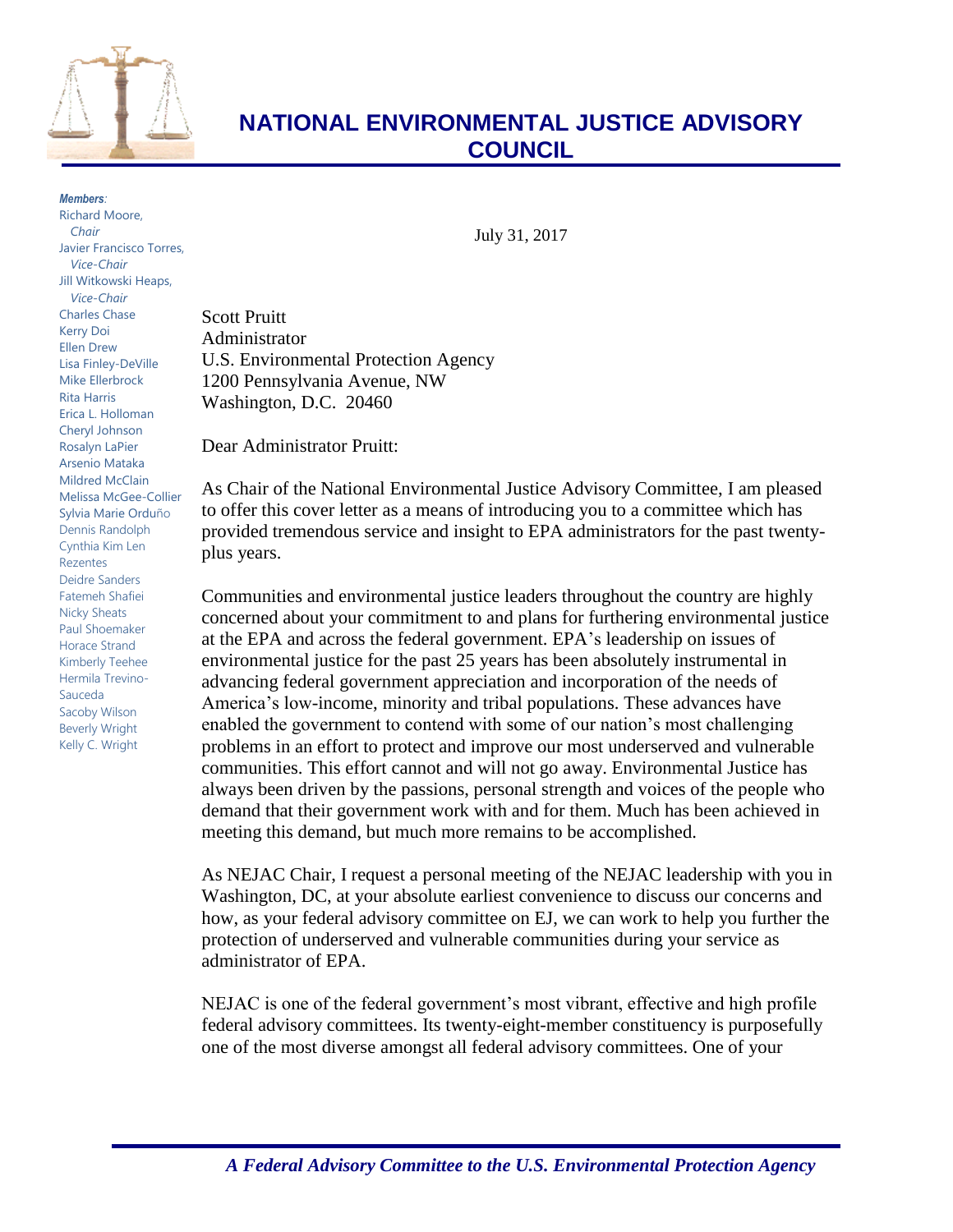privileges as EPA Administrator is to appoint NEJAC's members and leadership. By its charter, the NEJAC maintains representation from community organizations, nongovernmental organizations, academia, indigenous peoples and tribal governments, state and local governments, and business and industry. When giving EPA administrators advice and recommendations on issues of environmental justice, the power of the NEJAC's voice emanates from this multi-stakeholder constituency rooted in the realities of communities facing environmental justice challenges from the Black Belt of Alabama to the native villages of Alaska, and from the hills of Appalachia to the deserts of the Southwest.

At present, the NEJAC is working on two charges, including creative options for water infrastructure financing in vulnerable communities. You as Administrator carry the authority for charging us with specific issues upon which to deliberate and return advice and recommendations for your consideration. Answering these charges constitutes the primary work of the NEJAC. The Council annually has at least four public meetings – two via teleconference, and two in-person meetings with one typically occurring in Washington, DC, and the other at a location of interest elsewhere. The NEJAC receives prepared presentations and open public testimony at these meetings, and at times will draft letters of recommendation to you based upon the information and input we receive at these meetings. You will find four such letters attached to this cover letter.

The NEJAC is, however, much more than a typical federal advisory committee. Low-income, minority and tribal communities throughout the United States see the NEJAC as an impactful forum where they can come together to speak directly to their government. Citizens see the NEJAC as one of the most powerful means for lifting up their voices in hopes that our government will hear and be responsive to those voices. There are very few if any such forums regularly available to vulnerable populations in our country, and the EPA has benefitted tremendously in both concrete and intangible ways from its commitment to supporting the NEJAC as a critical means of maintaining such a direct channel to what is happening throughout the United States. For greater evidence of this, I would recommend you peruse the recently published twenty-year retrospective of NEJAC's work prepared by the Office of Environmental Justice, also attached to this letter.

I have served on the NEJAC multiple times, including during its inception. I have seen its evolution over time as it has matured and sought new means of connecting to citizens and delivering critical advice. I believe that the work of the NEJAC and the space it provides for the Agency to interact with people who need EPA's help and protection the most is fundamental to your pursuit of protecting public health and environmental quality for all Americans, especially for those communities that need such protection the most. I along with all of my fellow council-members look forward to engaging with you during your time as administrator.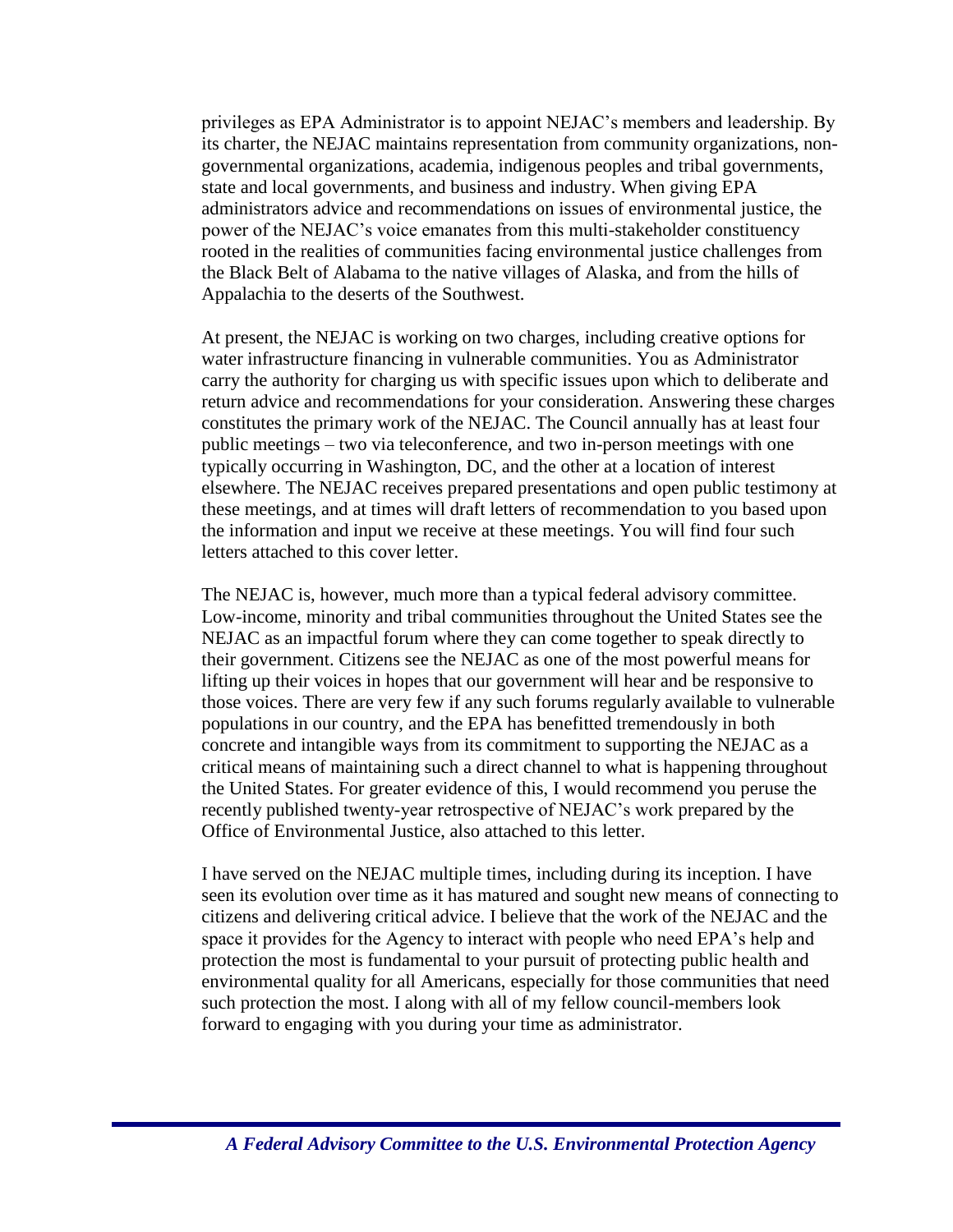By working together, we can continue to advance the work of better protecting our country's most underserved and vulnerable communities.

Sincerely,

Q

Richard Moore Chair National Environmental Justice Advisory Council

**Attachments** 

cc: NEJAC Members Lawrence Starfield, Acting Assistant Administrator for the Office Enforcement and Compliance Assurance Louise Wise, Principle Deputy Assistant Administrator for the Office of Chemical Safety and Pollution Prevention Barry Breen, Acting Assistant Administrator for the Office of Land and Emergency Management Robert Kavlock, Acting Assistant Administrator for the Office of Research and Development Michael Shapiro, Acting Assistant Administrator for the Office of Water Matthew Tejada, Director for the Office of Environmental Justice Lilian Sotolongo Dorka, Director for the External Civil Rights Compliance **Office** Karen L. Martin, Designated Federal Officer and NEJAC Program Manager